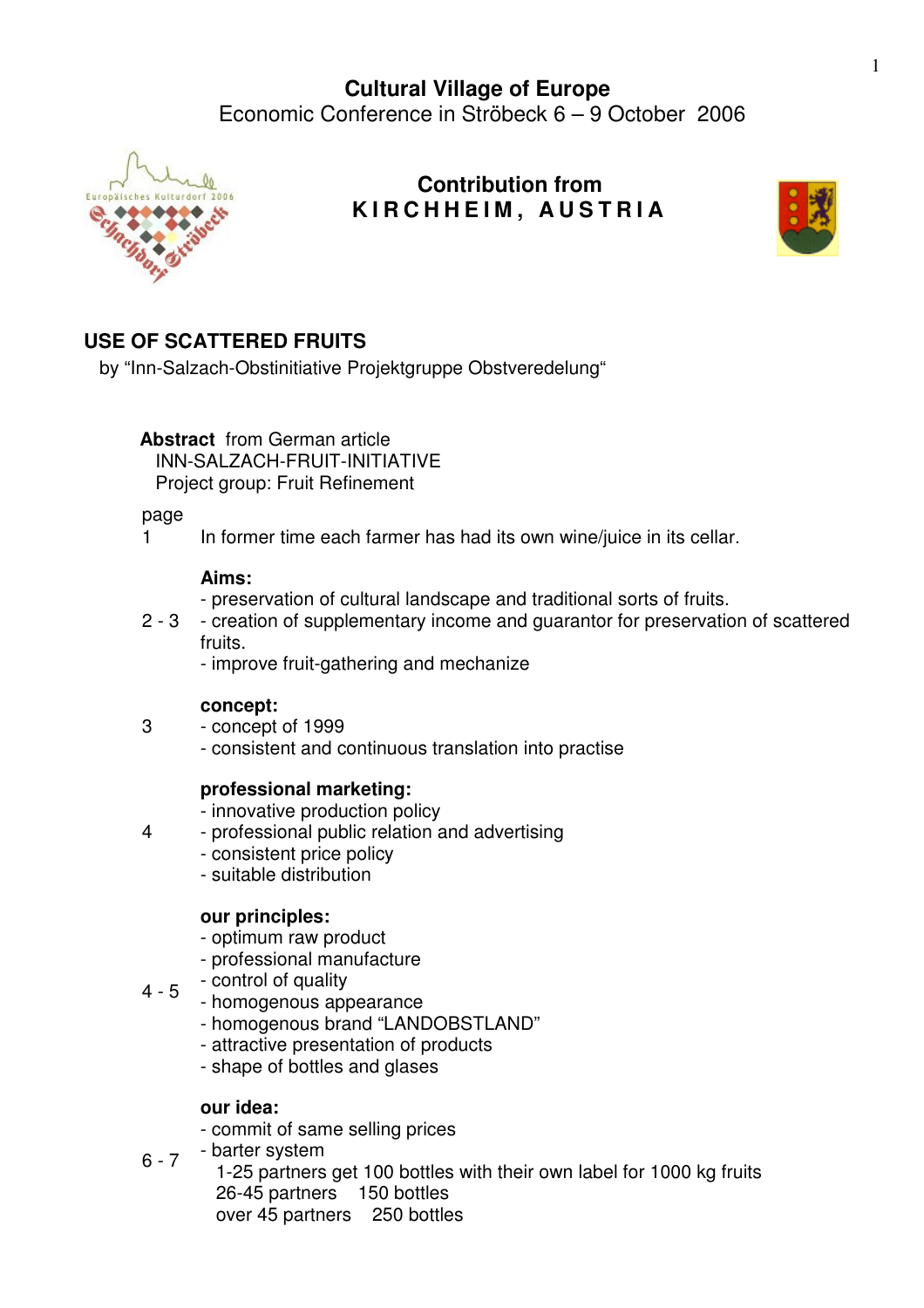#### **harvest:**

- supply: 2 afternoon from 13:00 to 16:00
- common control of quality, transport and manufacture

#### **examples:**

- 2002 25 partners
	- 25 000 kg pears 16 200 litre juice
	- 2500 bottles back to the partners (50 % 1litre / 50 % 0,75 litre)
- rest: 14 000 litre juice this is use for finance our system
- 2003 57 partners 56 000 kg pears
- 2004 35 partners 32 000 kg pears
- 2005 37 partners 37 000 kg pears

#### **comparision:**

### - ordinary trade:

- 1000 kg pears á 0,07 € = 70 €
- our system:
	- 1000 kg pears = 100 bottles =  $235 \in$ (50 x 1 litre "Gold Marie" á 2,20 € = 110 € 50 x 0.75 litre "Schlawiner" á 2.50 € = 125 €)

#### **value added for the project group:**

| 10 | 1000 kg pears = $600$ litre juice      | 600 litre     |
|----|----------------------------------------|---------------|
|    | minus 100 bottles to the partner       | - 100 litre   |
|    | rest                                   | 500 litre     |
|    | value á 2,25 €                         | 1.125,00 €    |
|    | costs for production and transport     |               |
|    | "Kleines Gebinde" á 1,30 (0,25 litre)  | $-780,00 \in$ |
|    | costs for distribution and advertising | $-300,00 \in$ |
|    | profit                                 | 25,00 €       |

#### **sales promotion:**

- festive presentation of a new sort of juice (like a baptism) and name someone as its "godfather"

for example:

 vice-president of the agricultural chamber of Upper Austria: Ing. Franz Reisecker

11

 chief of the economic chamber of the district Ried: LAbg. Fredl Frauscher - competition for Country Youth in Upper Austria: bar and mixed drinks of pear juice

### **Country juice taste of Upper Austria:**

11-12 - 2004 regional winner "Springginkerl" "Gold Marie"

#### **our products:**

- "Springginkerl"
- "Gold Marie"
- 11-14 "Schlawiner"
	- "Lasecco" (new)
		- "Sprössling"

9

8

10